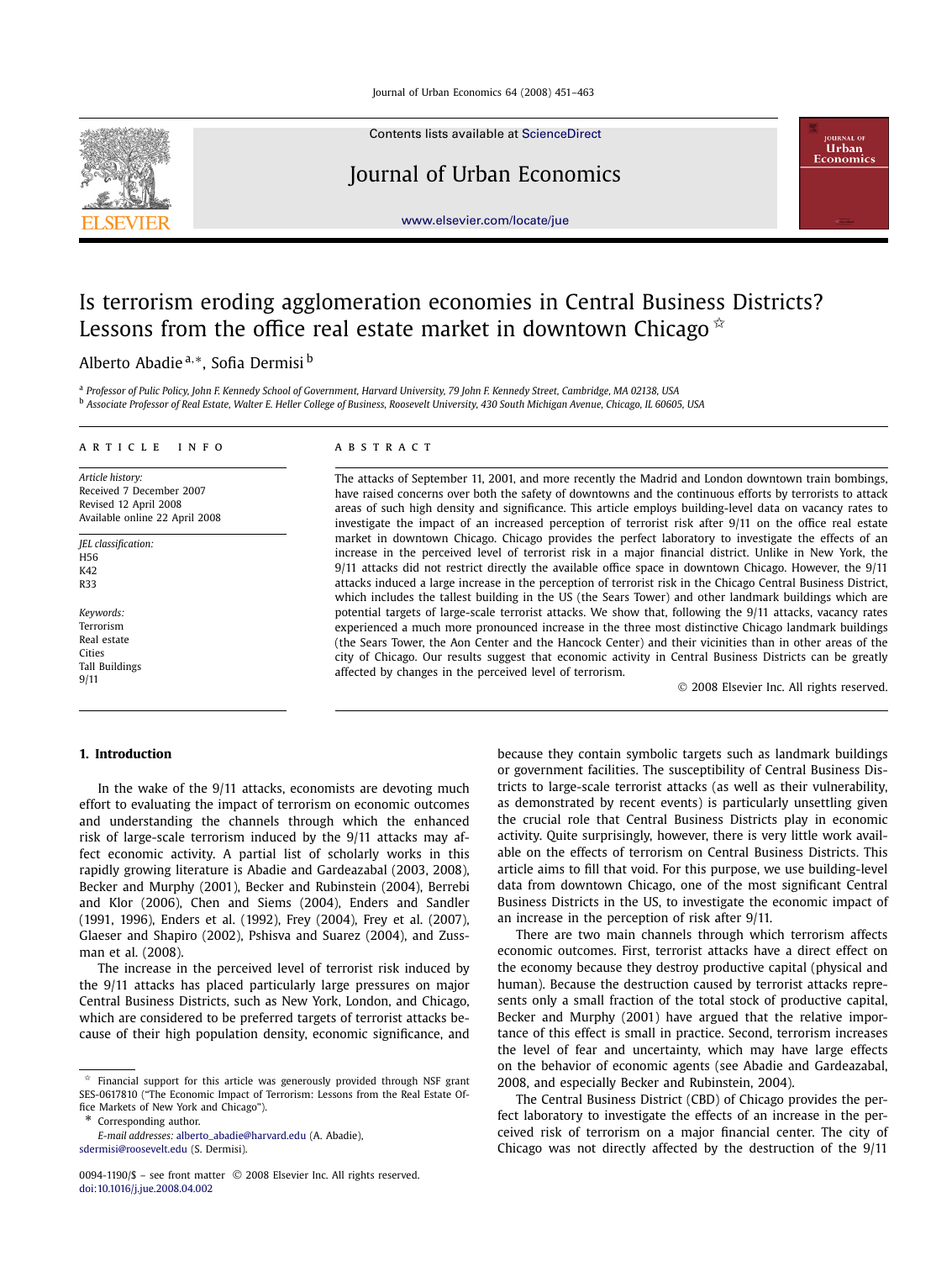perception of terrorism threat in Central Business Districts after 9/11. A distinctive characteristic of this study is that it uses data disaggregated at the building level on a quarterly basis for a panel of

Class A and Class B office buildings (as defined by CoStar Group, see below) in the downtown area of Chicago. To our knowledge, data analysis of the impact of terrorism on real estate markets has never been done at this breadth and scale.

To detect the impact of an increase in the perception of terrorist risk in Chicago as a result of 9/11, we compare the evolution of vacancy rates at the three main landmark buildings of Chicago (the Sears Tower, the Aon Center, and the Hancock Center) and other nearby office buildings within a "shadow" area of 0.3-mile around each landmark building to the evolution of vacancy rates of office buildings located outside the shadow areas of the three landmark buildings. We use panel data fixed-effects estimators to control for the presence of unmeasured characteristics of each individual building in our sample. Our dataset includes quarterly data for Class A and Class B office buildings in downtown Chicago during the period of  $1996-2006$ .<sup>1</sup> We selected the Sears Tower, the Aon Center, and the Hancock Center as "anchor" buildings because of their landmark stature, which makes them preferred targets of terrorist attacks. We based our choice of a 0.3-mile radius for the shadow areas on the spread of the massive debris in New York City after the 9/11 attacks (Dermisi, 2006).

The vacancy rate is not the only real estate variable possibly affected by the 9/11 attacks. In fact, in the absence of a mechanism that induces downward rigidity in rents, vacancies created by a demand downturn could be eliminated by adjustments in rents.<sup>2</sup> Our analysis of the effects of the 9/11 attacks on the office real estate market in downtown Chicago focuses on vacancy rates, as opposed to rents, for a variety of reasons. First, office real estate markets are characterized by substantial inertia, which induces long vacancy cycles in response to demand shocks (Wheaton and Torto, 1988; Grenadier, 1995). During periods of slack demand, rents do not adjust all the way to eliminate vacancies in excess of the structural vacancy rate. This creates a situation in which real estate downturns are characterized by prolonged periods of abnormally high vacancy rates (Grenadier,  $1995$ ).<sup>3</sup> Second, while vacancy rates in office real estate markets are measured routinely in commercial real estate databases, data on rents are scarce and typically include only information on asking rents.<sup>4</sup> Even if information on contractual rents was available, office leases often include complicated sets of undisclosed provisions (e.g., owner-paid improvements, free-rents periods), which may substantially affect the effective rents accrued to the property owner (see Wheaton and Torto, 1994, Webb and Fisher, 1996). Moreover, Webb and Fisher (1996) provide evidence that during real estate downturns effective rents are adjusted through concessions to the tenants that often are not reflected on contractual rents. Our final reason for analyzing vacancy rates is that vacancies are directly informative about the degree of spatial agglomeration.

Our results show that office vacancy rates increased in downtown Chicago in the wake of the 9/11 attacks. Most importantly, office properties in the three main Chicago landmark buildings and the surrounding areas experienced more severe increases in vacancy rates than office properties not located in the vicinities of landmark buildings. These results suggest that the higher perceived level of terrorist risk in Chicago after 9/11 induced centrifugal forces powerful enough to counteract the effects of agglomeration economies. This is particularly disturbing given the crucial role of Central Business Districts in exploiting agglomeration economies and knowledge spillovers (Glaeser et al., 1992).<sup>5</sup>

We interpret our results as evidence that the 9/11 attacks influenced the location decisions of office tenants in downtown Chicago. Alternatively, our results could be explained by differences in how the various office real estate market segments in Chicago were affected by the recessionary events of 2001. Using a variety of robustness checks, we show that this alternative explanation is not supported by the data.

The rest of the article is organized as follows. Section 2 reviews the literature on the impact of terrorism in cities. Section 3 describes in detail our dataset and methodology. Section 4 presents and discusses our empirical results. Section 5 concludes.

### **2. Terrorism in cities**

Long before the events of 9/11, terrorism had inflicted a large number of human losses and severe physical destruction in major urban centers around the world, including London, Istanbul, and Jerusalem. As Savitch and Ardashev (2001) indicate, not only is terrorism more prevalent in cities than in rural areas, but also the number of incidents and the magnitude of the physical damage created by terrorism in urban areas has increased steadily in recent years. Savitch and Ardashev (2001) provide four main reasons why cities are selected by terrorists for their attacks. First, cities represent what in military terms are called "target-rich environments". They contain a high density and a heterogeneous mix of valuable assets, including numerous human targets and large infrastructures. Second, global economic interdependence hinges on the role that cities play as communication nodes and command centers. Third, the high population density and heterogeneity that is characteristic of urban areas often implies that antagonistic groups are located in close geographic proximity. As a result, some cities have become nesting grounds for terrorist organizations. Savitch and Ardashev (2001) mention Beirut and Belfast among other examples of this phenomenon. Finally, cities have substantial symbolic value as terrorist targets.

In addition to the four explanations offered by Savitch and Ardashev (2001) for why cities are preferred targets for terrorism, it should be pointed out that cities might be particularly vulnerable to terrorist actions. The large number of individuals and goods traveling into cities often makes security measures too costly

 $1$  Office buildings are classified as Class A because of their amenities, design, location, building efficiency, management quality and other property characteristics that make them unique in the market and highly desirable for tenants who are willing to pay the highest market rents. Buildings are classified as Class B if they have good management and maintenance but do not feature the special or innovative characteristics, or the highly efficient floor plates that are often found in Class A buildings. Other "no-frills" lower-quality buildings are classified as Class C in the CoStar database. Class C buildings are appealing to a tenants' base with lower quality demands and more severe budgetary constraints than those who lease Class A or Class B properties. The exact CoStar definitions of Class A, B, and C are included in Appendix A.

<sup>&</sup>lt;sup>2</sup> See Glaeser and Gyourko (2005) on how the durable nature of real estate investment influences real market reactions to negative demand shocks.

<sup>&</sup>lt;sup>3</sup> In a related context, Genesove (2003) provides evidence of nominal rigidity in the residential real estate market.

<sup>&</sup>lt;sup>4</sup> In particular, the CoStar database used in this study includes building-level data on vacant space, defined as "space that is not currently occupied by a tenant, regardless of any lease obligations that may be on the space" (CoStar, 2008). However,

information on rents in the CoStar database is limited to data on asking rents for available office space.

<sup>5</sup> Duranton and Puga (2004) and Rosenthal and Strange (2004) provide recent reviews of the theoretical and empirical literature on agglomeration economies.